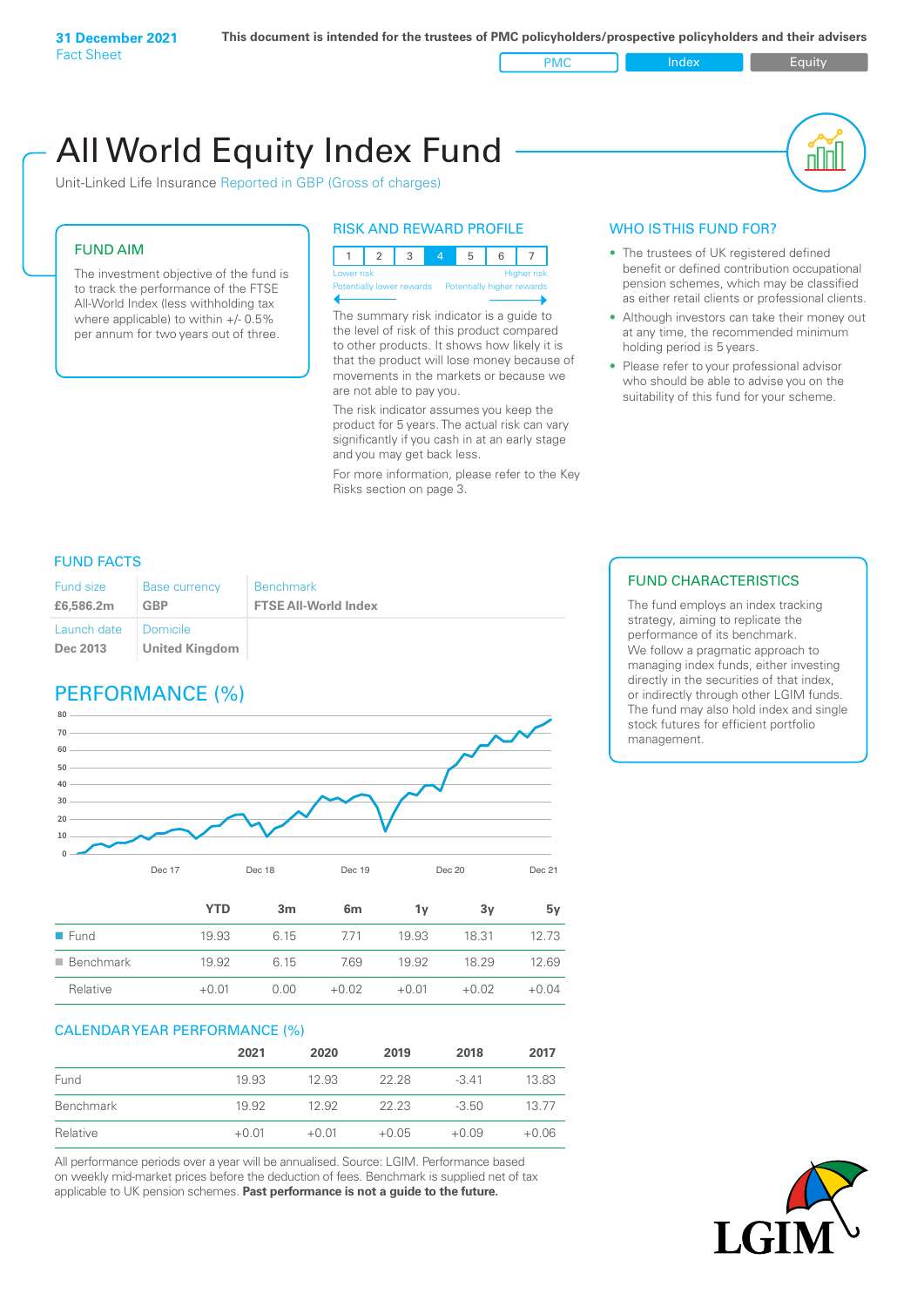### All World Equity Index Fund

Unit-Linked Life Insurance Reported in GBP (Gross of charges)

■ Top 10 holdings 16.6% Rest of portfolio 83.4%

## PORTFOLIO BREAKDOWN

All data source LGIM unless otherwise stated. Totals may not sum due to rounding. In order to minimise transaction costs, the Fund will not always own all the assets that constitute the index and on occasion it will own assets that are not in the index. The number of fund holdings can differ from the index due to corporate events and proxy holdings.



### SECTOR (%)

| ■ Technology               | 24.5 |
|----------------------------|------|
| Consumer Discretionary     | 15.2 |
| $\blacksquare$ Financials  | 13.8 |
| $\blacksquare$ Industrials | 12.9 |
| $\blacksquare$ Health Care | 11.3 |
| ■ Consumer Staples         | 6.0  |
| ■ Basic Materials          | 3.8  |
| ■ Energy                   | 3.6  |
| Telecommunications         | 3.1  |
| $\Box$ Other               | 5.8  |
|                            |      |

### MARKET CAPITALISATION (%) TOP 10 HOLDINGS (%)

| ■ Large            | 82.4 |
|--------------------|------|
| $\blacksquare$ Mid | 17.6 |

| Apple                                     | 39             |
|-------------------------------------------|----------------|
| Microsoft                                 | 3.6            |
| Amazon Com                                | 2 <sub>1</sub> |
| Alphabet A                                | 12             |
| Tesla                                     | 12             |
| Alphabet C                                | 12             |
| Meta Platforms A                          | 11             |
| NVIDIA                                    | 1 <sub>0</sub> |
| Taiwan Semiconductor Manufacturing Co 0.7 |                |
| Unitedhealth Group                        |                |
|                                           |                |

### REGION (%)

| North America                 | 62.5 |
|-------------------------------|------|
| Europe (ex UK)                | 127  |
| <b>World Emerging Markets</b> | 99   |
| Japan                         | 63   |
| Asia Pac ex Japan Dev         | 4.5  |
| UK (World)                    | 39   |
| Middle East/Africa Dev        | 02   |
|                               |      |



comprises 25 fund managers, supported by two analysts. Management oversight is provided by the Global Head of Index Funds. The team has average industry experience of 15 years, of which seven years has been at LGIM, and is focused on achieving the equally important objectives of close tracking and maximising returns.